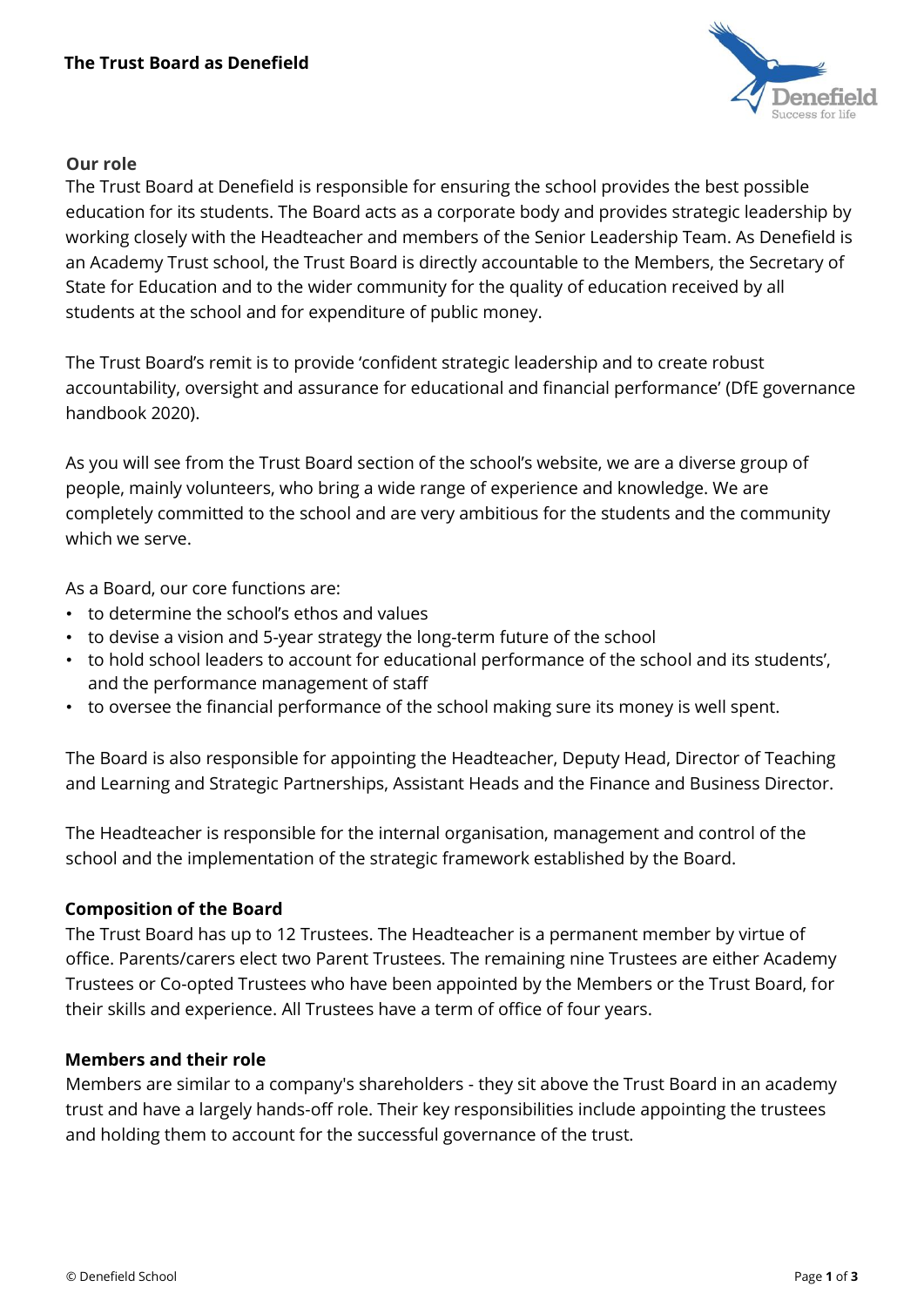

## **The work of Trustees**

Our work is conducted at board level and across a range of committees which have delegated responsibilities and decision-making capabilities. We have two committees: Standards and Resources. Committees meet six times per year. The Trust Board meets seven times per year.

Our Standards committee monitors many aspects of student's performance (across a number of key performance indicators) eg attendance, exclusions and students' destinations at the end of Year 11 and Year 13. In addition, the committee reviews careers provision, GCSE and A level/BTEC options choices, school trips and curriculum coverage. All student centred and curriculum policies are reviewed by this committee.

The Resources committee monitors all aspects of the school's financial performance. Some examples of the committee's work are listed below:

- Regular budget monitoring, include five year budget forecasts and taking strategic decisions as appropriate
- Reviews of the implementation and effectiveness of all financial and personnel policies.
- Consideration of all capital projects, premises matters, health and safety matters
- Review and approval of pay determinations for staff.
- Determining the scope of all internal audit assurance work, reviewing reports and recommendations from the internal auditor and reviewing the statutory accounts.

The Trust Board receives termly reports from the Headteacher on many aspects of the school's work including students' academic performance. The Board carefully monitors and reviews students' performance data and holds school leaders to account for any areas of underperformance. The Board also monitors the school's performance against key improvement priorities in the annual school action plan. Annual budgets and the school's staff structure are approved by the Board as well as the annual statutory accounts. Members of the Board are responsible for the appointment of an external auditor.

## **Transparency**

In line with government expectations, the attendance of all Trustees at meetings during the year is monitored and details of historic Trustee's attendance is published on the school's website.

We maintain a register of Trustee's business interests for each academic year which is also published on the school's website. Trustees are also expected to declare any business interests at the start of each meeting.

Details for each Trustee are published on a national database maintained by the Department for Education called "Get information on schools".

## **Development and training**

Each year, we devise an annual development plan which outlines how we plan to develop and improve as a corporate body. The plan is monitored termly by the Chair of Trustees.